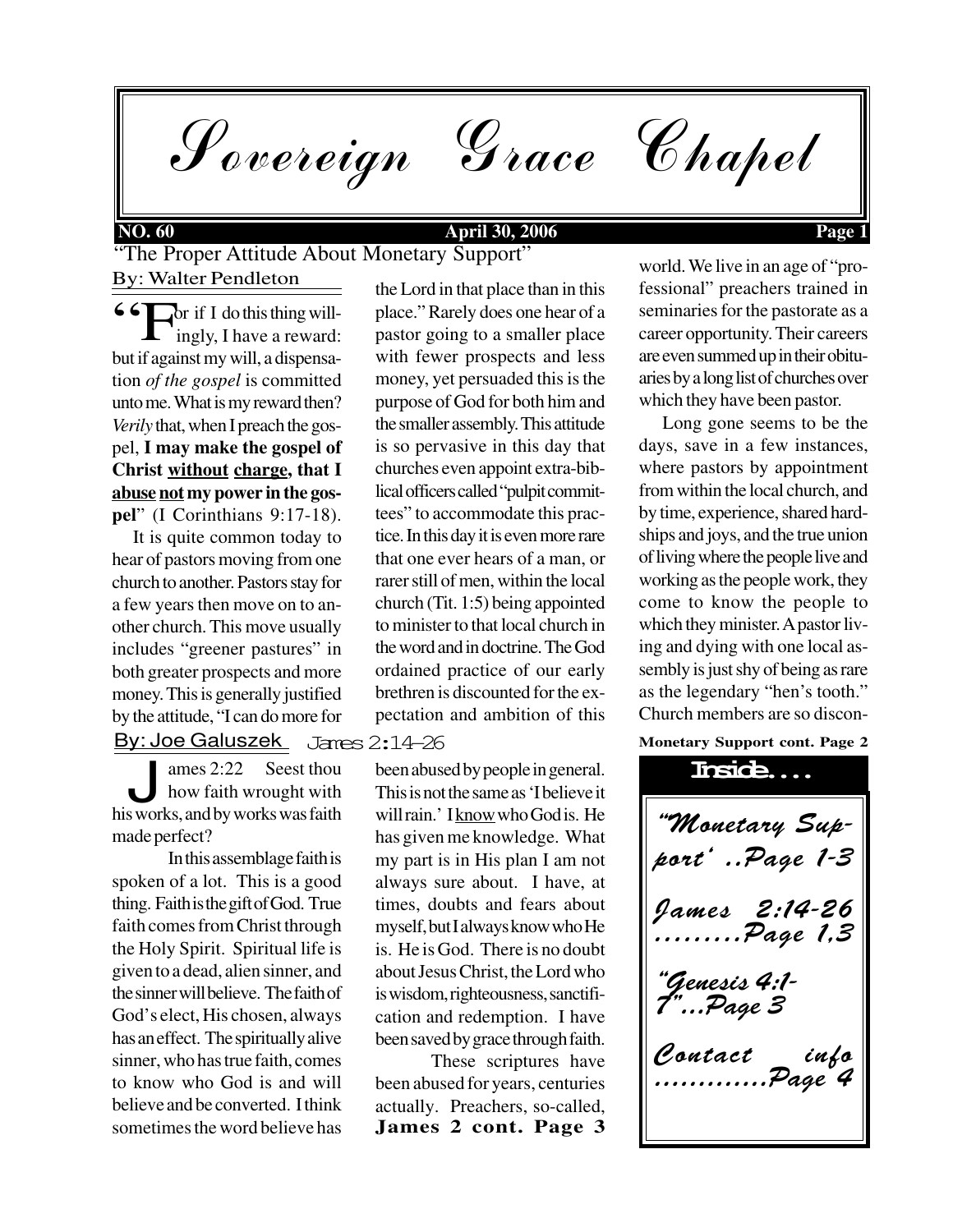### **NO. 60 April 30, 2006 Page 2**

### **.....Monetary Support (cont.)**

tent with sound gospel preaching, no matter what the results, that the pastor must perform to their attitude of ambition and success or else he is out the door and inquiries go forth for more résumés for another pastor. I have personally had a pastor's wife tell me that her husband, after leaving one place of ministry to go to another and it then fell through; he thus "had no job." This is not meant to be critical for my heart was grieved for their difficulty, but it is an example of how attitudes toward the preaching of the gospel can become skewed and "preacher" or "pastor" is held to be a trade. It saddens the heart when the pastorate, by the pastor or the people, is viewed to be a job rather than a calling to service in the gospel of Christ to a local church, especially when compared to some secular profession. I have also had a deacon inform me that their church wanted a "full-time" pastor who had no other job, and his beginning salary would certainly increase as more people came in. The apostle Paul was certainly a God called, full-time, approved apostle (I Cor. 9:1-2). Nevertheless, this man had a trade and at times worked at that trade (Acts 18:1-3) not being ashamed to work with his own hands (I Cor. 4:12 cf. I Thess. 2:9; 4:11). He viewed the taking of support (monetary stipends of some fashion) from other churches to relieve another church "robbery" or "plunder" (II Cor. 11:7-11). The apostle also wanted to nip in the bud the boasting of the false

apostles, who in the context boasted of the Corinthians monetary support to them as proof of their superior position in spiritual matters (II Cor. 11:12-15). The apostle chose this way (I Cor. 9:15a; 17a) and would not relent to those who would criticize him of this kind of boasting (I Cor. 9:15b; II Cor. 11:10).

 Those who preach the gospel of Christ are to have their physical life in preaching that gospel maintained by gospel support as God has ordained (I Cor. 9:14). In other words, as Paul's six (I Cor. 9:7-13) illustrations show, no man is required to pay his own way in the calling in which he is placed. Let's see Paul's illustrations. There is a power [authority or right] to due support when called to duty in another's purpose (I Cor. 9:7a – warfare); there is expected partaking when engaged in a desired endeavor (I Cor. 9:7b – planting, herding; 9:10b – plowing, threshing); there is the illustration of law concerning oxen demanding that no limitation of mere necessity [just a daily ration] be placed upon the instrument of service while in that service, even **his** (the human servant I Cor. 9:10a) desire [to have what he wants as he feels need] is to be unfettered (vv. 8-9a); then there is the law illustration of the priests who served in the sacrificing of the sacrificial gifts and offerings who had the right by ordination to live [eat] certain sacrifices or parts thereof (I Cor. 9:13). The key factor here, manifest by Paul's wording, is the place where this "power" is vested (I Cor. 9:4-6, 12)"

as ordained by God. The power [right] to partake is given to the minister who can refuse this right if he is so willing  $(I Cor. 9:12, 15)$ and willing he must be if he does this (I Cor. 9:17). As seen later (II Cor. 11:7-8) the servant can chose parts of the whole as so desired. The power [right] is not given to those served to demand of the servant! No assembly has the right to demand the preacher not work at a trade if he is so willing. Now, one might say that this leaves much to be desired in that a pastor may want more than can be provided, or he may want less so that he might work and provide for certain lusts or escape certain responsibilities, or he may desire more so that he might further his ambition, etc. This is why God commands that bishops [those who lead a local church as elders or pastors/teachers] first be proved by desire, character and conduct of life and place, and experience in that assembly (I Tim. 3:1-7). The very nature of this kind of ordination implies that "résumés for pastor" from without the local assembly should not be considered, barring the prospect has clear connection with another assembly of like faith and practice and is willing to submit to time and experience before taking the responsibility. Any who hold reservations to this way distrust God's ordained way and they usually seek secular checks and balances to relatively secure their so-called spiritual choices. If their desires are not met then they can dismiss that pastor and hire an-**Monetary Support Cont Page 3**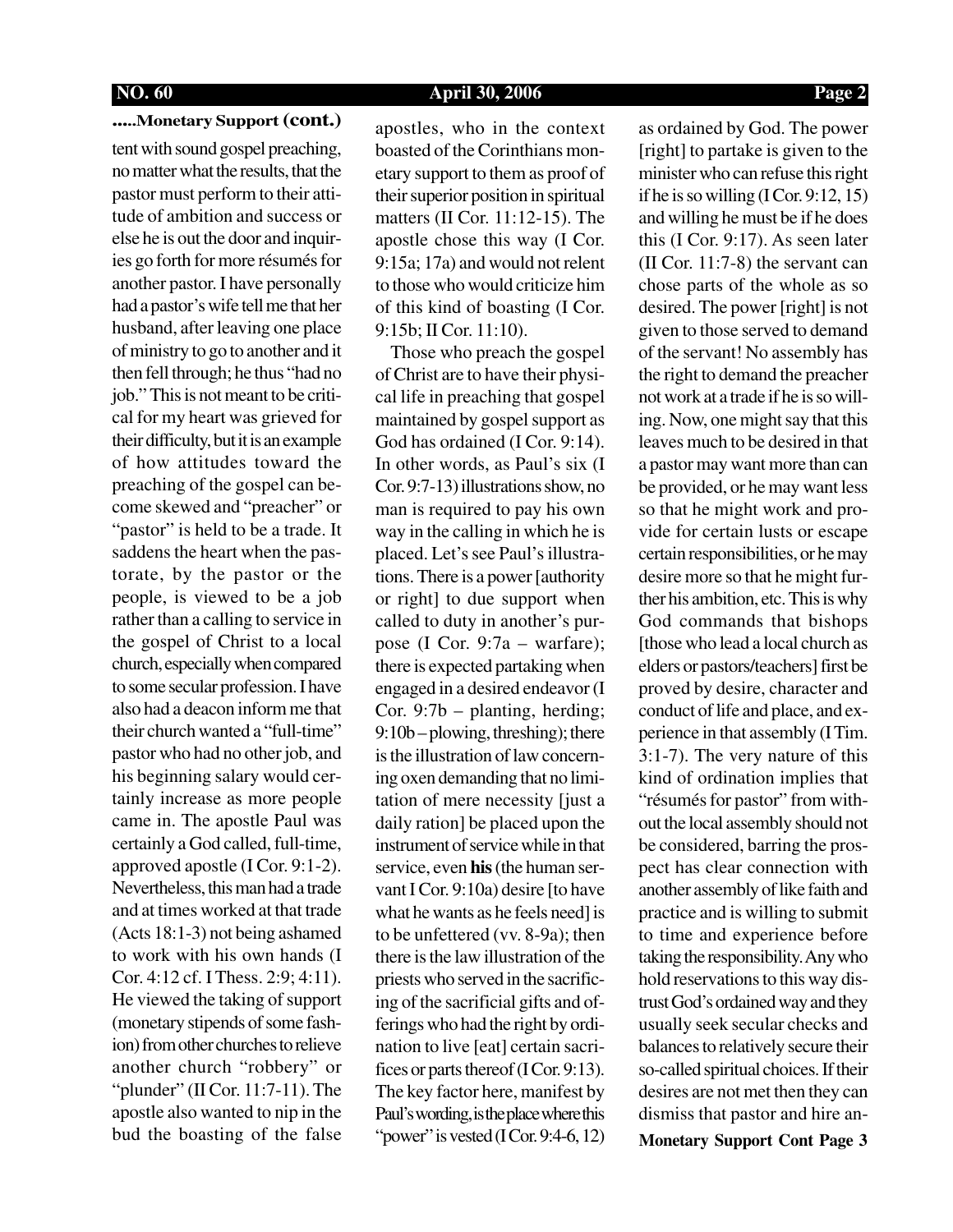## **NO. 60 April 30, 2006 Page 3**

## **..Monetary Support (Cont.)** other. The very phrases should make true believers shutter.

 Any local church, which has the capacity to take care of all the ministerial needs, whether having a single pastor or multiple ones, and she does not so support because of stinginess or immediate selfishness, carnal reasoning about the future (i.e. what about my retirement, etc.) or conformity to the ways of Christendom (the pastor can have his salary) will reap as they have sown (Gal. 6:6-8). The fact also remains that any pastor who demands above that which God has been pleased to prosper the people has *abused his power* and is in danger of preaching for filthy lucre. If he chooses to work, or indeed must work, outside the gospel ministry then he must do it willingly in light of the necessity of his call and not because of a personal right to demand such support, no matter what support he does or does not get, or else he is merely fulfilling a duty reluctantly under a constraint of mere servitude (cf. I Cor. 9:16- 17).

 Here is the question for this subject: what is the attitude with which the gospel preacher and the local church should approach this subject? The preacher's attitude should be one of he will do whatever it takes to continue this ministry, come what may. And I do it willingly! To demand a salary could become, at best, a muzzle, and God forbid it be the effect of being too proud to work alongside the people if needs be. What is the assembly's attitude? First, we will support in a manner that assures that we will meet together and be taught, edified, and rebuked if necessary, in the truth of the free and reigning grace of God in Christ. Second, we will provide for the sending forth of Christ's gospel to others outside the assembly. Therein is the proper attitude. Due communication (distributing or giving) where all gospel needs are met and not "salary" is the proper attitude for the monetary support of the gospel.

## **....James 2 (Cont.)**

have used these to browbeat congregations into doing what the preacher wants. "You must work or your faith is dead." This is not the emphasis here. Notice how James always puts faith first in his statements. This is because faith has to come first. Also notice that showing faith by works is toward man, not toward God. The key to this is verse 22. Works are wrought by the true faith of God. Believers will work because of the faith of God, which is not of themselves and is unto good works, in which the elect were ordained to walk. Paul put it this way in Phil 2:13. "For it is God which worketh in you both to will and to do of his good pleasure." True faith wants to work. True faith will work. If there is no work, there is no true faith. What is the work a believer is to do? This depends upon the individual believer. Believers are placed in the body of Christ where He wants them. "For as we have many members in one body, and all members have not the same office" (Rom 12:4). Saved sinners are to minister, teach, exhort, rule, be kind, love, abhor evil and cleave to the good. Do what God has given

you the ability to do. Faith without works is dead. Believers are alive unto God, in Christ.

## Genesis 4:1-7

- 1 And Adam knew Eve his wife; and she conceived, and bare Cain, and said, I have gotten a man from the LORD.
- 2 And she again bare his brother Abel. And Abel was a keeper of sheep, but Cain was a tiller of the ground.
- 3 And in process of time it came to pass, that Cain brought of the fruit of the ground an offering unto the LORD.
- 4 And Abel, he also brought of the firstlings of his flock and of the fat thereof. And the LORD had respect unto Abel and to his offering:
- 5 But unto Cain and to his offering he had not respect. And Cain was very wroth, and his countenance fell.
- 6 And the LORD said unto Cain, Why art thou wroth? and why is thy countenance fallen?
- 7 If thou doest well, shalt thou not be accepted? and if thou doest not well, sin lieth at the door. And unto thee *shall be* his desire, and thou shalt rule over him.